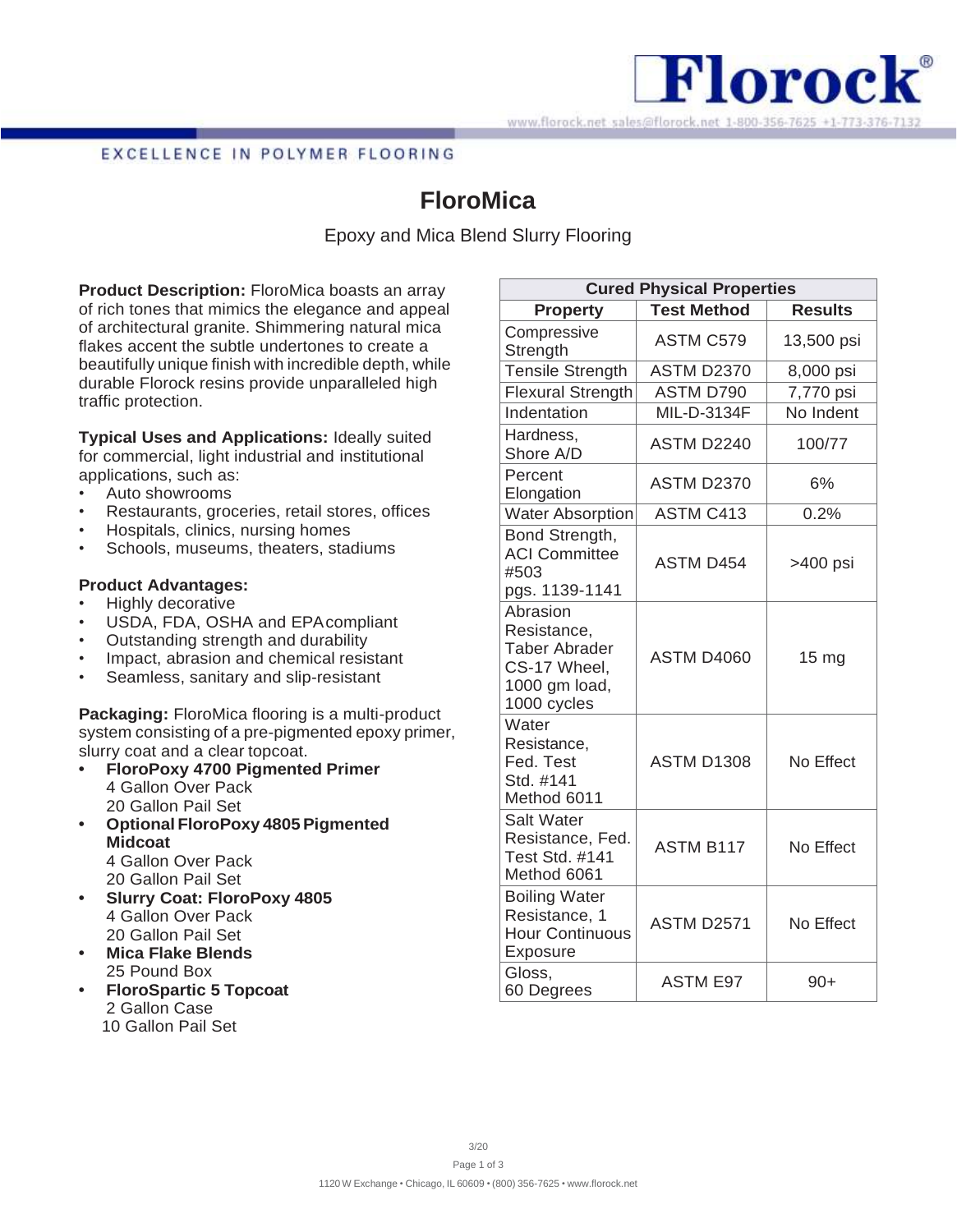**Storage:** All containers should be stored at 40° F to 95° F and be kept tightly sealed and out of direct sunlight.

## **Coverage:**

- Primer: FloroPoxy 4700 Pigmented 160 SF per gallon
- Optional Midcoat: FloroPoxy 4805 Pigmented -- 120-160 SF per gallon
- Slurry Coat: FloroPoxy 4805 & Mica Flake 4 Gallons blended epoxy mixed with 1,000 grams mica flake, applied at 26-27 SF per gallon of slurry (or 107 SF per 4 gallon slurry mix)
- Topcoat: FloroSpartic 5 Clear 160-400 SF per gallon

**Surface Preparation: New concrete must have a** 28 day cure, and preferably a broom swept finish, prior to coating. In the case of older concrete flooring, remove all surface oils, paint, dust and debris. Prior to coating, make sure the surface is clean, passes the MVT test and the water drop test and that all surface defects have been repaired. Refer to the Florock "Preparation of Concrete" datasheet for more information on preparation and MVT before proceeding.

### **Application Over Bare Concrete:**

**1. Primer Application:** Once surface preparation is complete, apply FloroPoxy 4700 primer to the concrete floor. In a clean, dry container, blend 3 parts by volume of Component A and 1 part by volume of Component B and add the appropriate amount of colorant. Mix only the amount that can be applied during the working time. Mix thoroughly for 3-5 minutes, using a low speed mechanical mixer. Transfer the mixture from the batch container to a transport container. Remix and pour entire mix from the transport container onto floor immediately. Retaining mixture in the bucket will shorten the pot life. Using a 1/8" V notched squeegee, apply primer at a rate of 160 SF/gallon. Backroll with a 3/8" nap roller immediately after spreading.

*Note: Florock Floropoxy should not be applied when floor temperature is above 90°F or below 55°F, or when within 5°F of the dew point.*

*Note: The cure time will vary with site conditions. Allow a minimum of 4 hours and a maximum of 24 hours before proceeding to next step.*

# **2. Optional FloroPoxy 4805Pigmented Midcoat**

**Application:** In a clean, dry container, blend 3 parts by volume of clear or pigmented resin Part A with 1 part by volume of activator Part B. Using a low speed mechanical mixer blend well for 3-5 minutes. When tinting 4805 Clear, add Florock Epoxy Colorant at the rate of 1 quart colorant to a 4 gallon batch of clear epoxy. Transfer mixture from batch container to transport container and remix. Immediately pour entire mixture onto floor. Using a 1/8" V-notched squeegee spread FloroPoxy 4805 at 120-160 SF/gallon. Backroll using a 3/8" roller.

**3. FloroMica Slurry Coat:** In a clean, dry container, blend 3 gallons of FloroPoxy 4805 Clear resin Part A with 1 gallon of FloroPoxy 4805 activator Part B. Using a low-speed mechanical mixer, blend well for 3-5 minutes. Transfer mixture from batch container to transport container and add 1000 grams (2.2 pounds or roughly 2 gallons by volume) of FloroMica Flake to the blended FloroPoxy 4805. Gently remix for 30-60 seconds or until the flake is fully incorporated into the 4805. Then immediately pour entire mixture onto floor. Using a 1/2" V-notched squeegee or 1/2" v-notched trowel, spread at a rate of 107 SF per mix. Flatten the slurry using a hand trowel or a smoothing trowel. Allow product to self level. Then, while wearing clean spike shoes, back roll floor with a loop roller or porcupine roller. This will help bring the epoxy liquid to the surface to make a smoother floor. Light pressure on the loop roller is all that is needed and care should be taken not to twist the roller on the floor. It is best to roll in straight lines and pick up the roller to move it over.

**4. Florospartic 5 Topcoat:** Once the FloroMica Slurry coat has reached its recoat window, sand the entire floor using 60-80 grit sand paper on a rotary floor machine. The sanding is intended to remove any protruding mica flakes and provide a smooth, level surface for topcoat application. A thorough sanding is required. Vacuum and solvent wipe the floor with 100 Solvent and apply FloroSpartic 5 within 2 hours of the solvent wipe.